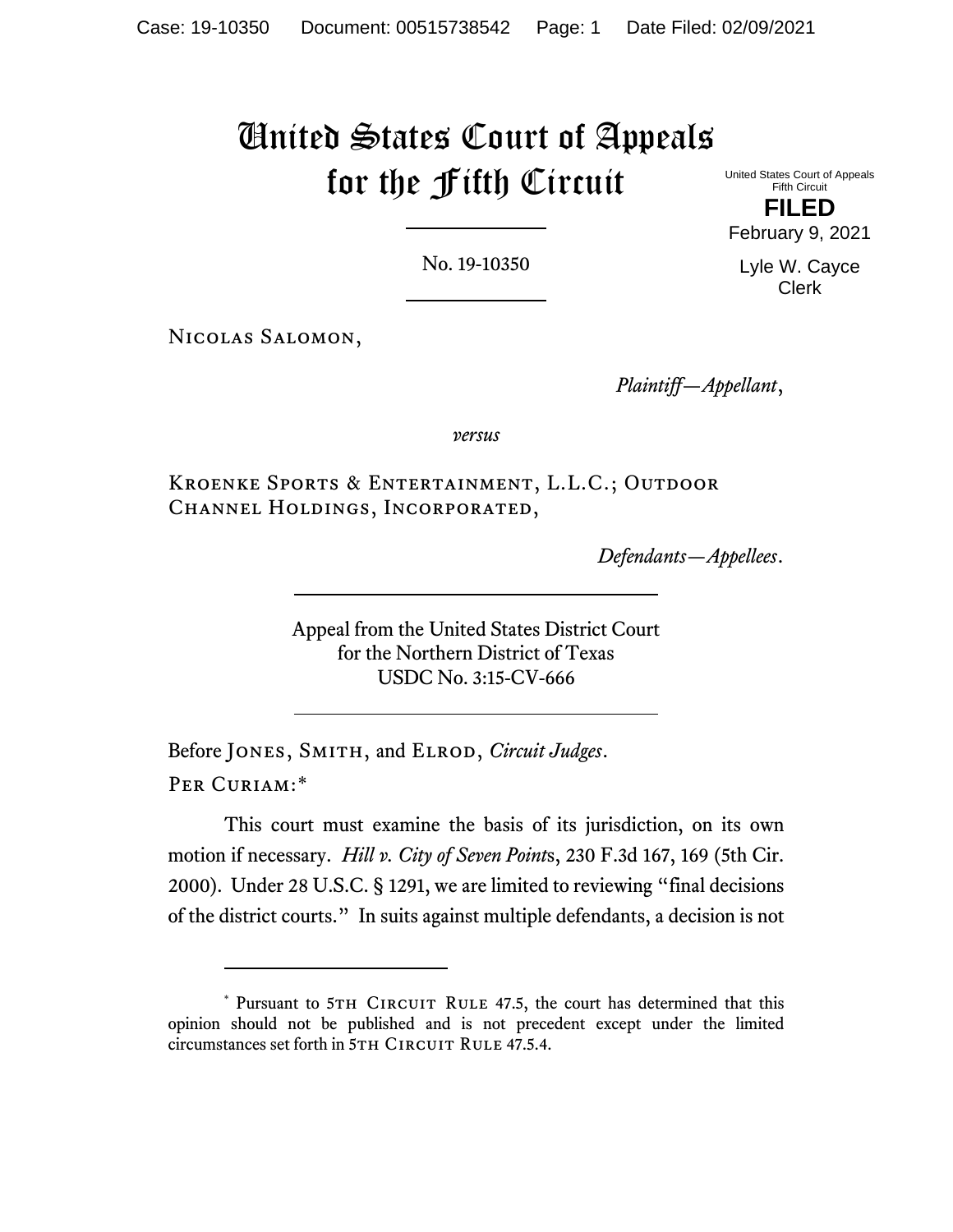## No. 19-10350

final, and therefore not appealable, until "the district court has decided all claims against all parties." *Williams v. Seidenbach*, 958 F.3d 341, 346 (5th Cir. 2020) (*en banc*); *see also* Fed. R. Civ. P. 54(b) (absent an order to the contrary, "any order or other decision, however designated, that adjudicates fewer than all the claims or the rights and liabilities of fewer than all the parties does not end the action as to any of the claims or parties").

In this case, plaintiff Nicolas Salomon brought claims against Kroenke Sports & Entertainment, LLC ("Kroenke"), Outdoor Channel Holdings, Inc. ("Outdoor"), and Pacific Northern Capital, LLC ("Pacific"). The Clerk entered default against Pacific on November 6, 2017, but the district court did not enter a default judgment. Around that time, Salomon represented to the Court that he could not move for default judgment until "discovery has been had sufficient to develop evidence regarding the requisite damages at issue."

On February 27, 2019, the district court granted summary judgment in favor of defendants Kroenke and Outdoor. In the same order, the district court ordered that Salomon either dismiss his claims against Pacific with prejudice or, if non-frivolous given the district court's findings in that order, move for default judgment against Pacific within thirty days of February 27, 2019. Salomon initially moved for an extension to comply with the district court's order regarding his claims against Pacific, but the district court did not rule on the motion and Salomon did not comply. Thereafter, on March 29, 2019, Salomon filed this appeal.

We remand for the limited purpose of allowing the district court either to clarify whether the court intended to enter a final, appealable judgment with respect to Salomon's claims against Outdoor and Kroenke or to consider and otherwise address Salomon's claims against Pacific. *See, e.g.*, *Picco v. Glob. Marine Drilling Co.*, 900 F.2d 846, 849 n.4 (5th Cir. 1990); *see also*